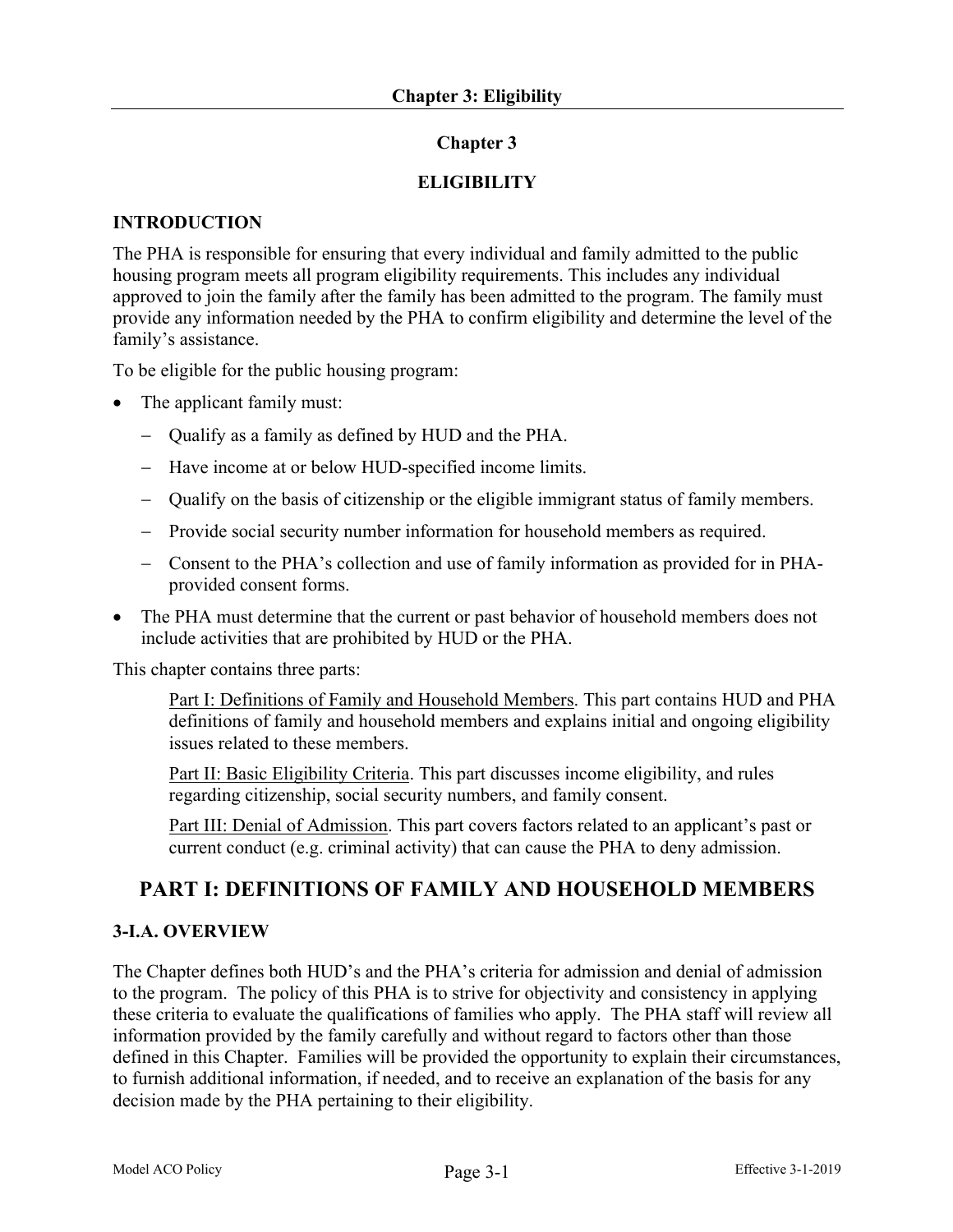# **3-I.B. FAMILY AND HOUSEHOLD [24 CFR 5.105(a)(2), 24 CFR 5.403, FR Notice 02/03/12, and Notice PIH 2014-20]**

The terms *family* and *household* have different meanings in the public housing program.

### **Family**

To be eligible for admission, an applicant must qualify as a family. *Family* as defined by HUD, includes but is not limited to the following, regardless of actual or perceived sexual orientation, gender identity, or marital status, a single person, who may be an elderly person, disabled person, near-elderly person, or any other single person; or a group of persons residing together. Such group includes, but is not limited to a family with or without children (a child who is temporarily away from the home because of placement in foster care is considered a member of the family), an elderly family, a near-elderly family, a disabled family, a displaced family, or the remaining member of a tenant family. The PHA has the discretion to determine if any other group of persons qualifies as a family.

*Gender Identity* means actual or perceived gender characteristics.

*Sexual orientation* means homosexuality, heterosexuality, or bisexuality.

A family also includes two or more individuals who are not related by blood, marriage, adoption, or other operation of law, but who either can demonstrate that they have lived together previously or certify that each individual's income and other resources will be available to meet the needs of the family.

Each family must identify the individuals to be included in the family at the time of application, and must update this information if the family's composition changes.

A household consisting exclusively of one or more full-time college students does not qualify as a family unless each individual in the household satisfies the following conditions:

The individual either must have established a household separate from his/her parents or legal guardians for at least one year prior to application for admission or must meet the U.S. Department of Education's definition of independent student.

The individual must not be claimed as a dependent by his/her parents or legal guardians pursuant to Internal Revenue Service (IRS) regulations

#### **Household**

*Household* is a broader term that includes additional people who, with the PHA's permission, live in a public housing unit, such as live-in aides, foster children, and foster adults.

# **3-I.C. FAMILY BREAKUP AND REMAINING MEMBER OF TENANT FAMILY**

#### **Family Breakup**

Except under the following conditions, the PHA has discretion to determine which members of an assisted family continue to receive assistance if the family breaks up: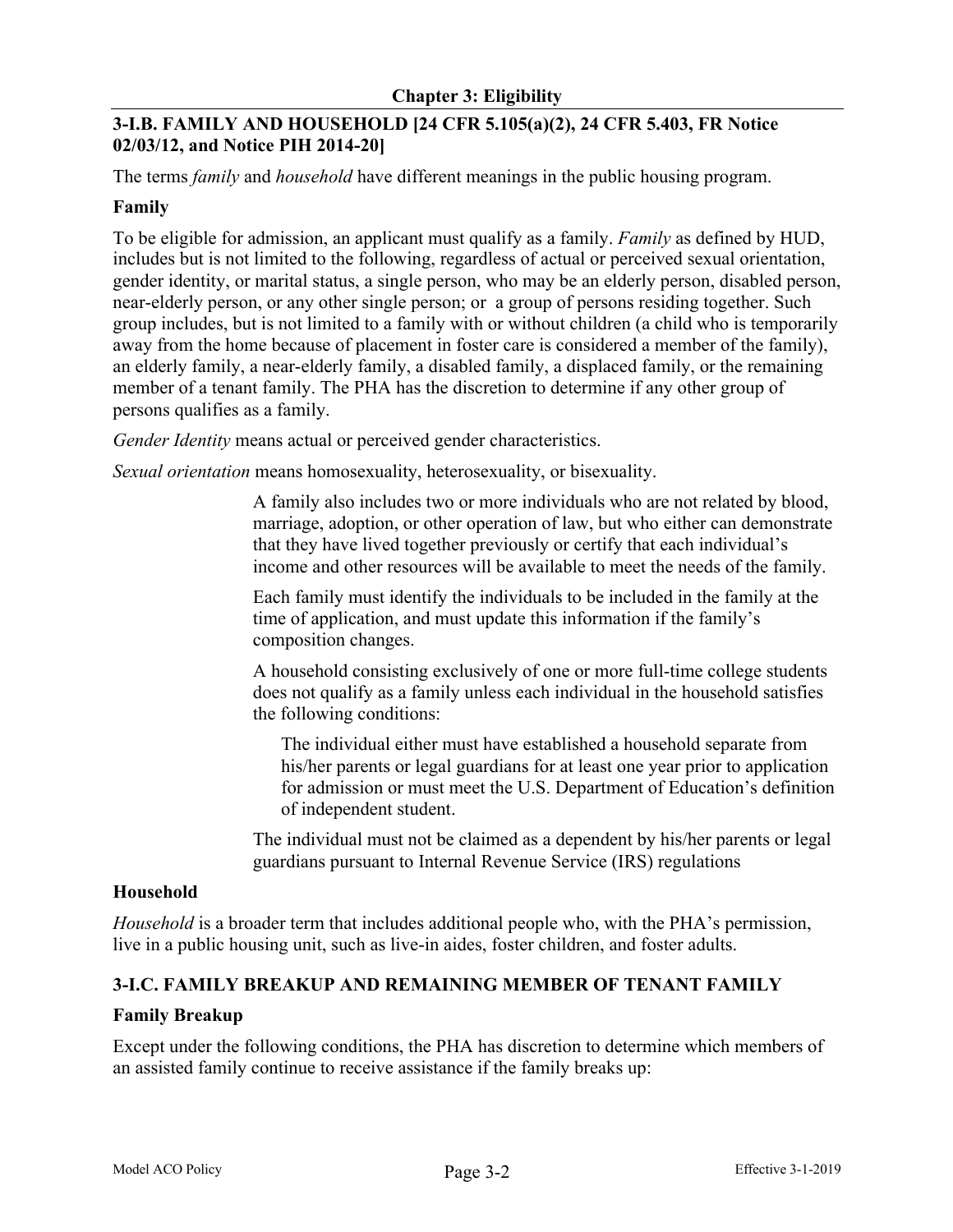If the family breakup results from an occurrence of domestic violence, dating violence, sexual assault, or stalking, the PHA must ensure that the victim retains assistance. (For documentation requirements and policies related to domestic violence, dating violence, sexual assaults, and stalking, see section 16-VII.D of this plan.)

If a court determines the disposition of property between members of the assisted family in a divorce or separation decree, the PHA is bound by the court's determination of which family members continue to receive assistance.

> When a family on the waiting list breaks up into two otherwise eligible families, only one of the new families may retain the original application date. Other former family members may submit a new application with a new application date if the waiting list is open.

> If a family breaks up into two otherwise eligible families while living in public housing, only one of the new families will retain occupancy of the unit.

> If a court determines the disposition of property between members of an applicant or resident family as part of a divorce or separation decree, the PHA will abide by the court's determination.

> In the absence of a judicial decision or an agreement among the original family members, the PHA will determine which family will retain their placement on the waiting list or continue in occupancy. In making its determination, the PHA will take into consideration the following factors: (1) the interest of any minor children, including custody arrangements; (2) the interest of any ill, elderly, or disabled family members; (3) the interest of any family member who is or has been the victim of domestic violence, dating violence, sexual assault, or stalking and provides documentation in accordance with section 16-VII.D of this ACOP; (4) any possible risks to family members as a result of domestic violence or criminal activity; and (5) the recommendations of social service professionals.

# **Remaining Member of a Tenant Family [24 CFR 5.403]**

The HUD definition of family includes the *remaining member of a tenant family,* which is a member of an assisted family who remains in the unit when other members of the family have left the unit.

If dependents are remaining members of a tenant family, and there is no family member able to assume the responsibilities of the head of household, see Chapter 6, Section 6-I.B, for the policy on "Caretakers for a Child."

# **3-I.D. HEAD OF HOUSEHOLD [24 CFR 5.504(b)]**

*Head of household* means the adult member of the family who has been designated by the family as the head for purposes of determining income eligibility and rent. The head of household is responsible for ensuring that the family fulfills all of its responsibilities under the program, alone or in conjunction with a cohead or spouse.

The family may designate any qualified family member as the head of household.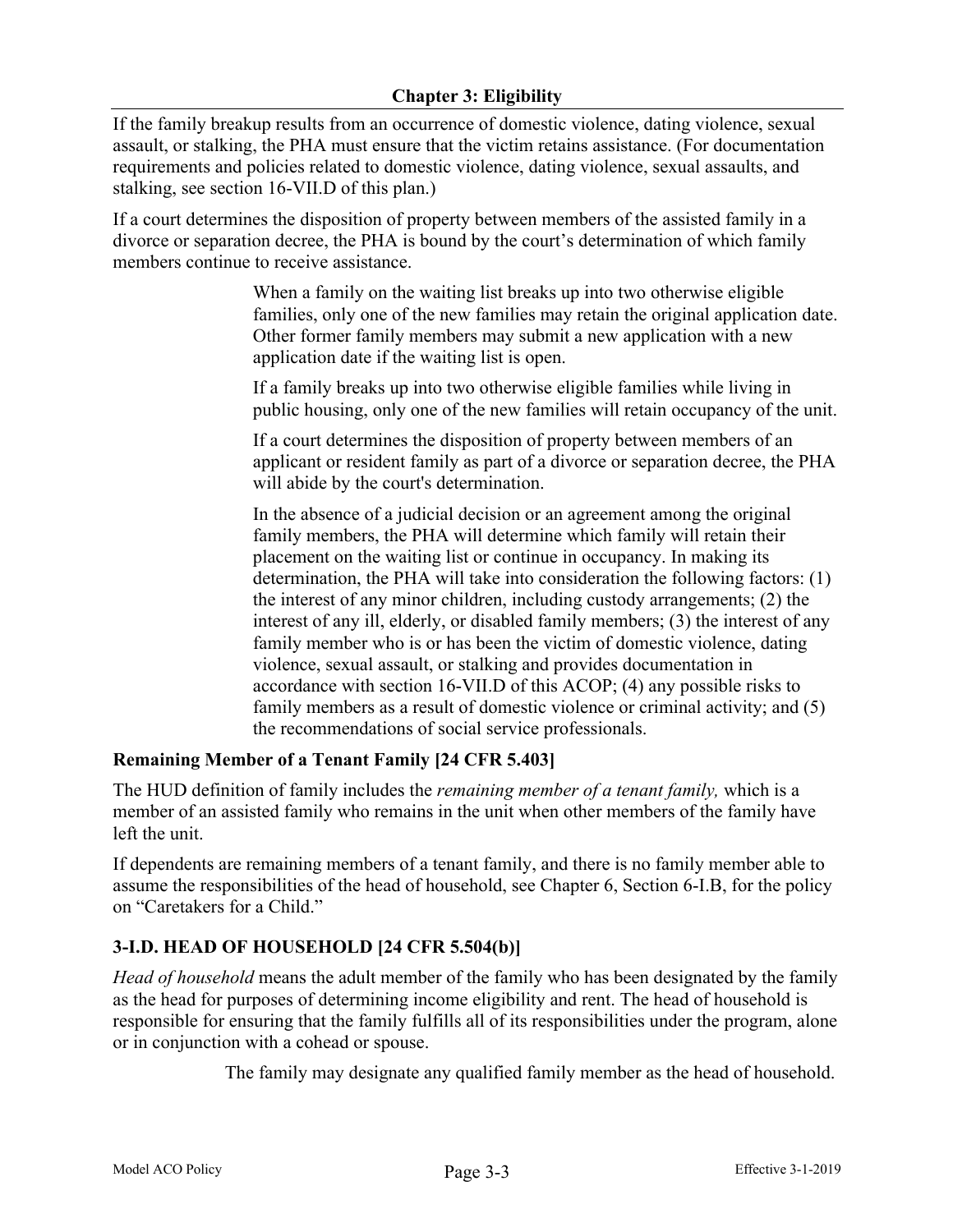### **Chapter 3: Eligibility**

The head of household must have the legal capacity to enter into a lease under state and local law. A minor who is emancipated under state law may be designated as head of household.

# **3-I.E. SPOUSE, COHEAD, AND OTHER ADULT**

A family may have a spouse or co-head, but not both [HUD-50058 IB, p. 13].

*Spouse* means the marriage partner of the head of household.

### PHA Policy

A *marriage partner* includes the partner in a "common law" marriage as defined in state law. The term "spouse" does not apply to friends, roommates, or significant others who are not marriage partners. A minor who is emancipated under state law may be designated as a spouse.

A *co-head* is an individual in the household who is equally responsible with the head of household for ensuring that the family fulfills all of its responsibilities under the program, but who is not a spouse. A family can have only one co-head.

### PHA Policy

Minors who are emancipated under state law may be designated as a co-head.

*Other adult* means a family member, other than the head, spouse, or co-head, who is 18 years of age or older. Foster adults and live-in aides are not considered other adults [HUD-50058 IB, p. 14].

# **3-I.F. DEPENDENT [24 CFR 5.603]**

A *dependent* is a family member who is under 18 years of age or a person of any age who is a person with a disability or a full-time student, except that the following persons can never be dependents: the head of household, spouse, co-head, foster children/adults and live-in aides*.*  Identifying each dependent in the family is important because each dependent qualifies the family for a deduction from annual income as described in Chapter 6.

#### **Joint Custody of Dependents**

# PHA Policy

Dependents that are subject to a joint custody arrangement will be considered a member of the family, if they live with the applicant or resident family 50 percent or more of the time.

When more than one applicant or assisted family (regardless of program) are claiming the same dependents as family members, the family with primary custody at the time of the initial examination or reexamination will be able to claim the dependents. If there is a dispute about which family should claim them, the PHA will make the determination based on available documents such as court orders, an IRS income tax return showing which family has claimed the child for income tax purposes, school records, or other credible documentation.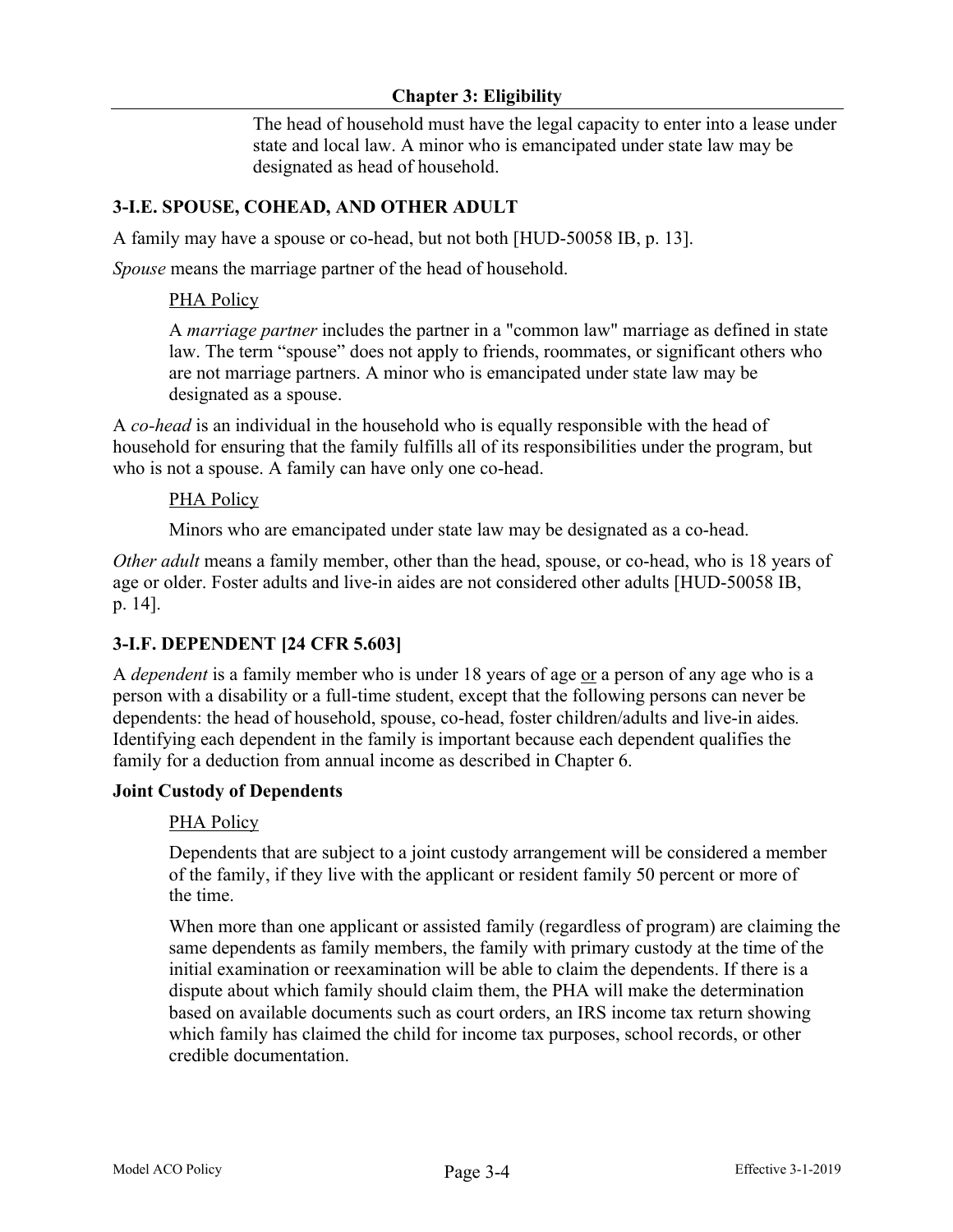### **3-I.G. FULL-TIME STUDENT [24 CFR 5.603]**

A person over 18 years old who is attending school or vocational training on a full-time basis (at least 12 credit hours a semester). The Head of Household, Co-head or spouse can not be dependents and therefore, are not considered for this allowance. (Also see Chapter 7 Part II (E))

### **3-I.H. ELDERLY AND NEAR-ELDERLY PERSONS, AND ELDERLY FAMILY [24 CFR 5.100 and 5.403]**

Near-elderly person--- aged 50-61

Elderly---aged 62 and older

#### **3-I.I. PERSONS WITH DISABILITIES AND DISABLED FAMILY [24 CFR 5.403]**

#### **Persons with Disabilities**

Under the public housing program, special rules apply to persons with disabilities and to any family whose head, spouse, or co-head is a person with disabilities. The technical definitions of individual with handicaps and persons with disabilities are provided in Exhibit 3-1 at the end of this chapter. These definitions are used for a number of purposes including ensuring that persons with disabilities are not discriminated against based upon disability.

As discussed in Chapter 2, the PHA must make all aspects of the public housing program accessible to persons with disabilities and consider requests for reasonable accommodations when a person's disability limits their full access to the unit, the program, or the PHA's services.

#### **Disabled Family**

A *disabled family* is one in which the head, spouse, or co-head is a person with disabilities. Identifying disabled families is important because these families qualify for the disabled family allowance and the medical allowance as described in Chapter 6 and may qualify for a particular type of development as noted in Chapter 4.

Even though persons with drug or alcohol dependencies are considered persons with disabilities for the purpose of non-discrimination, this does not prevent the PHA from denying admission or taking action under the lease for reasons related to alcohol and drug abuse in accordance with the policies found in Part III of this chapter and in Chapter 13.

#### **3-I.J. GUESTS [24 CFR 5.100]**

A guest is a person temporarily staying in the unit with the consent of a member of the household who has express or implied authority to so consent.

> A resident family must notify the PHA when overnight guests will be staying in the unit for more than 3 days. A guest can remain in the unit no longer than 14 consecutive days or a total of 30 cumulative calendar days during any 12 month period.

A family may request an exception to this policy for valid reasons (e.g., care of a relative recovering from a medical procedure is expected to last 20 consecutive days). An exception will not be made unless the family can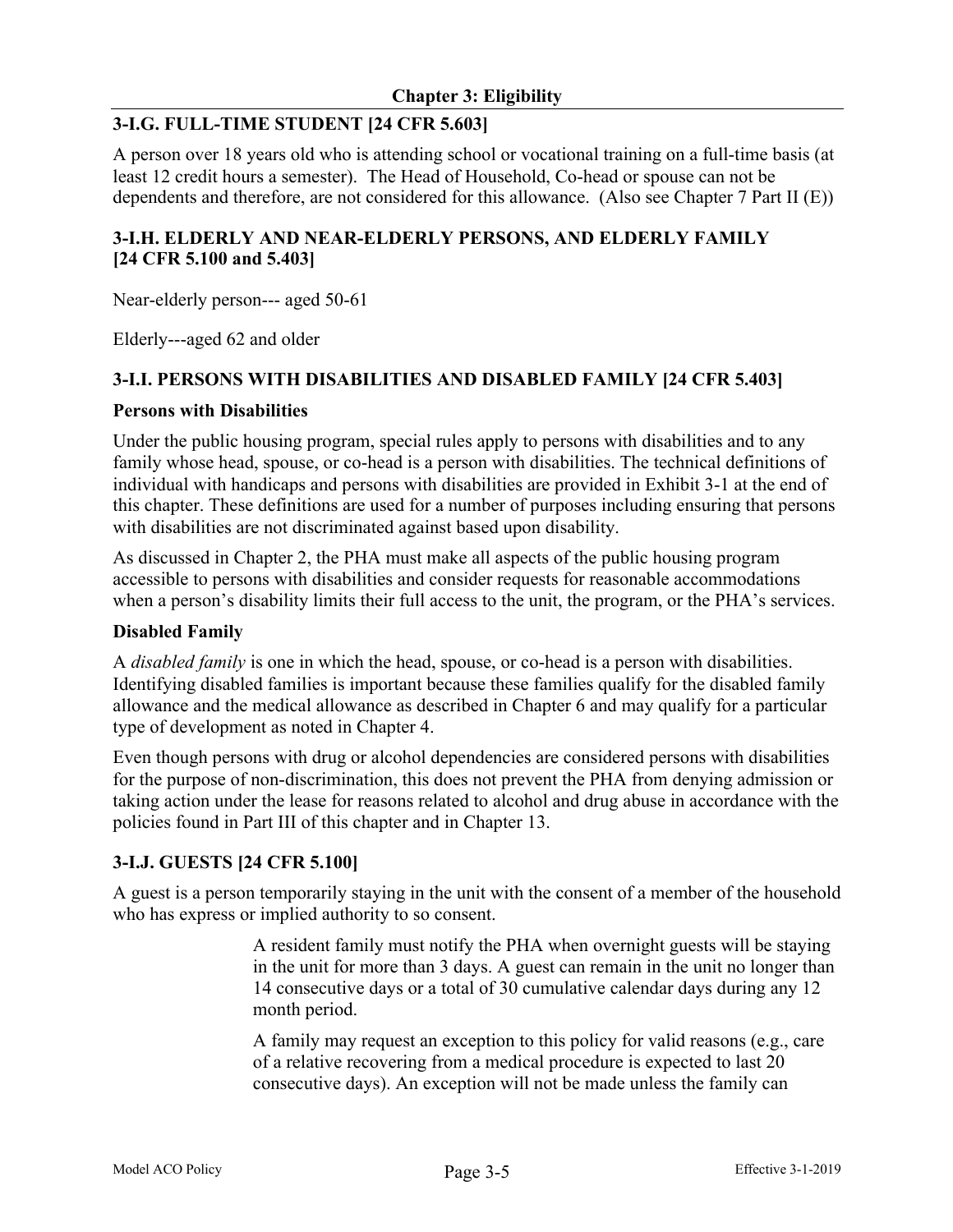identify and provide documentation of the residence to which the guest will return.

Children who are subject to a joint custody arrangement or for whom a family has visitation privileges, that are not included as a family member because they live outside of the public housing unit more than 50 percent of the time, are not subject to the time limitations of guests as described above.

Former residents who have been evicted are not permitted as overnight guests.

Guests who represent the public housing unit address as their residence address or address of record for receipt of benefits or any other purposes will be considered to be unauthorized occupants. In addition, guests who remain in the unit beyond the allowable time limit will be considered unauthorized occupants, and their presence constitutes violation of the lease.

### **3-I.K. FOSTER CHILDREN AND FOSTER ADULTS**

This section discusses what types of relationships qualify as foster care.

A foster child is a child that is in the legal guardianship or custody of a state, county, or private adoption or foster care agency, yet is cared for by foster parents in their own homes, under some kind of short-term or long-term foster care arrangement with the custodial agency.

### **3-I.L. ABSENT FAMILY MEMBERS**

Generally an individual who is or is expected to be absent from the public housing unit for 180 consecutive days or less is considered temporarily absent and continues to be considered a family member. Generally an individual who is or is expected to be absent from the public housing unit for more than 180 consecutive days is considered permanently absent and no longer a family member. Exceptions to this general policy are discussed below.

#### **Absent Students**

When someone who has been considered a family member attends school away from home, the person will continue to be considered a family member unless information becomes available to the PHA indicating that the student has established a separate household or the family declares that the student has established a separate household.

#### **Absences Due to Placement in Foster Care**

Children temporarily absent from the home as a result of placement in foster care are considered members of the family.

> If a child has been placed in foster care, the PHA will verify with the appropriate agency whether and when the child is expected to be returned to the home. Unless the agency confirms that the child has been permanently removed from the home, the child will be counted as a family member.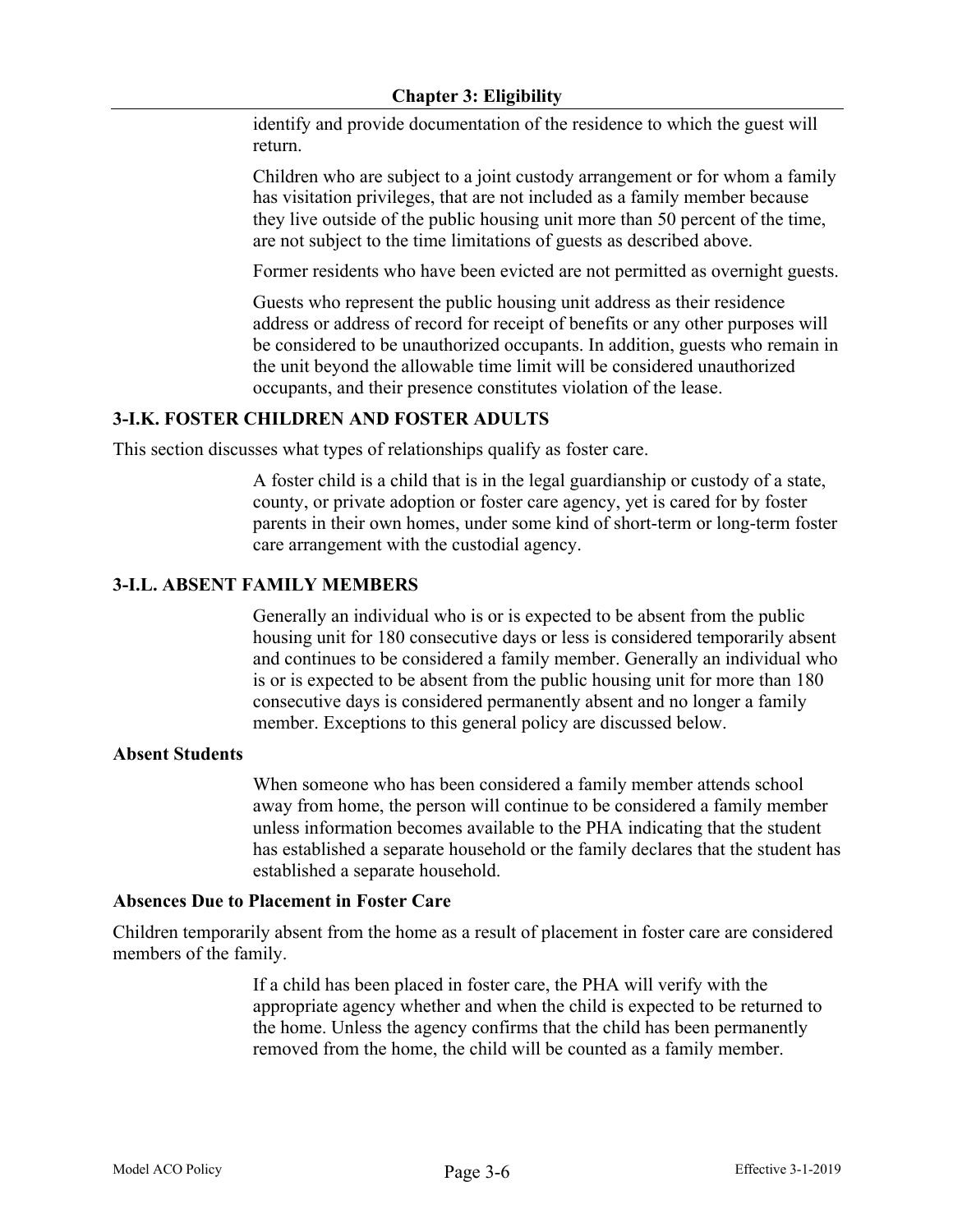#### **Individuals Confined for Medical Reasons**

An individual confined to a nursing home or hospital on a permanent basis is not considered a family member.

If there is a question about the status of a family member, the PHA will request verification from a responsible medical professional and will use this determination. If the responsible medical professional cannot provide a determination, the person generally will be considered temporarily absent. The family may present evidence that the family member is confined on a permanent basis and request that the person not be considered a family member.

### **Return of Permanently Absent Family Members**

The family must request PHA approval for the return of any adult family members that the PHA has determined to be permanently absent. The individual is subject to the eligibility and screening requirements discussed in this chapter.

# **3-I.M. LIVE-IN AIDE [24 CFR 5.403]**

*Live-in aide* means a person who resides with one or more elderly persons, or near-elderly persons, or persons with disabilities, and who: (1) is determined to be essential to the care and well-being of the person(s), (2) is not obligated for the support of the person(s), and (3) would not be living in the unit except to provide the necessary supportive services [24 CFR 5.403].

The PHA must approve a live-in aide if needed as a reasonable accommodation for a person with disabilities in accordance with 24 CFR 8.

A live-in aide is considered a household member but not a family member. The income of the live-in aide is not counted in determining the annual income of the family [24 CFR 5.609(c)(5)]. Relatives may be approved as live-in aides if they meet all of the criteria defining a live-in aide. However, a relative who serves as a live-in aide is not considered a family member and would not be considered a remaining member of a tenant family.

A family may request PHA approval for the household to include a live-in aide when necessary to provide supportive services for a family member who is elderly, near-elderly or a person with disabilities. This section describes the conditions under which someone can be considered a livein aide, and the situations in which the PHA may deny or withdraw approval of a particular individual as a live-in aide.

> A family's request for a live-in aide may be made in writing. The PHA will verify the need for a live-in aide with a reliable, knowledgeable professional as provided by the family, such as a doctor, social worker, or case worker. For continued approval, the family must submit a new, written request—subject to PHA verification—at each annual reexamination.

In addition, the family and live-in aide will be required to submit a certification stating that the live-in aide is (1) not obligated for the support of the person(s) needing the care, and (2) would not be living in the unit except to provide the necessary supportive services.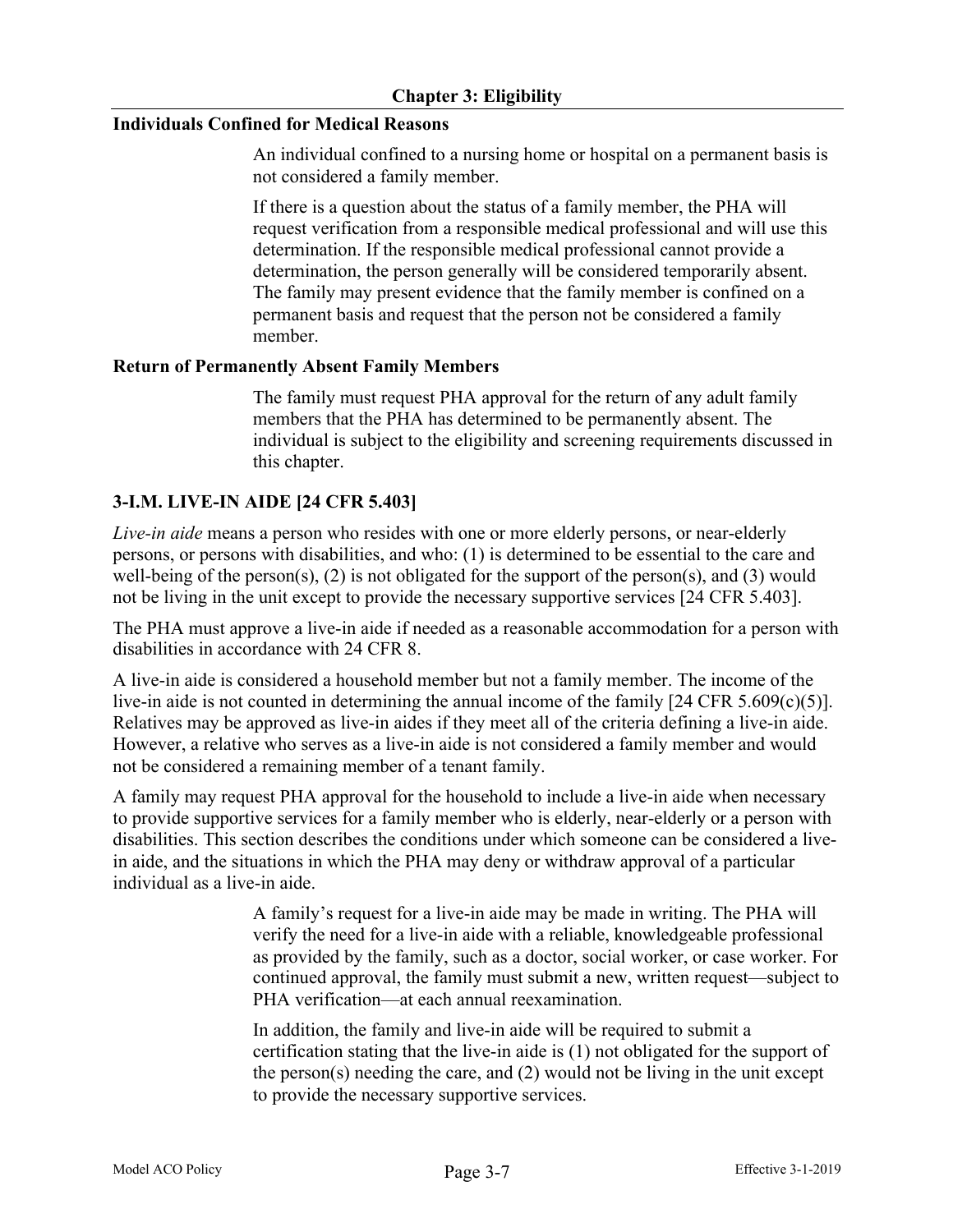The PHA will not approve a particular person as a live-in aide, and may withdraw such approval if [PH GB, p. 195 and 24 CFR  $966.4(d)(3)(i)$ ]:

> The person commits fraud, bribery or any other corrupt or criminal act in connection with any federal housing program;

The person commits drug-related criminal activity or violent criminal activity; or

The person currently owes rent or other amounts to the PHA or to another PHA in connection with Section 8 or public housing assistance under the 1937 Act.

Within 10 business days of receiving a request for a live-in aide, including all required documentation related to the request, the PHA will notify the family of its decision in writing.

# **PART II: BASIC ELIGIBILITY CRITERIA**

# **3-II.A. INCOME ELIGIBILITY AND TARGETING**

### **Income Limits**

This section briefly describes HUD requirements regarding the establishment of income limits.

### **Types of Low-Income Families [24 CFR 5.603(b)]**

This section provides the HUD definition of low-, very low-, and extremely low-income families.

# **Using Income Limits for Eligibility [24 CFR 960.201]**

Income limits are used for eligibility only at admission. Eligibility is established by comparing a family's annual income with HUD's published income limits. To be income-eligible, a family must be a *low-income* family.

# **Using Income Limits for Targeting [24 CFR 960.202(b)]**

At least 40 percent of the families admitted from the PHA waiting list to the public housing program during a PHA fiscal year must be *extremely low-income* families. This is called the "basic targeting requirement."

If admissions of extremely low-income families to the PHA's housing choice voucher program during a PHA fiscal year exceed the 75 percent minimum targeting requirement for that program, such excess shall be credited against the PHA's public housing basic targeting requirement for the same fiscal year.

The fiscal year credit for housing choice voucher program admissions that exceed the minimum voucher program targeting requirement must not exceed the lower of:

- Ten percent of public housing waiting list admissions during the PHA fiscal year
- Ten percent of waiting list admission to the PHA's housing choice voucher program during the PHA fiscal year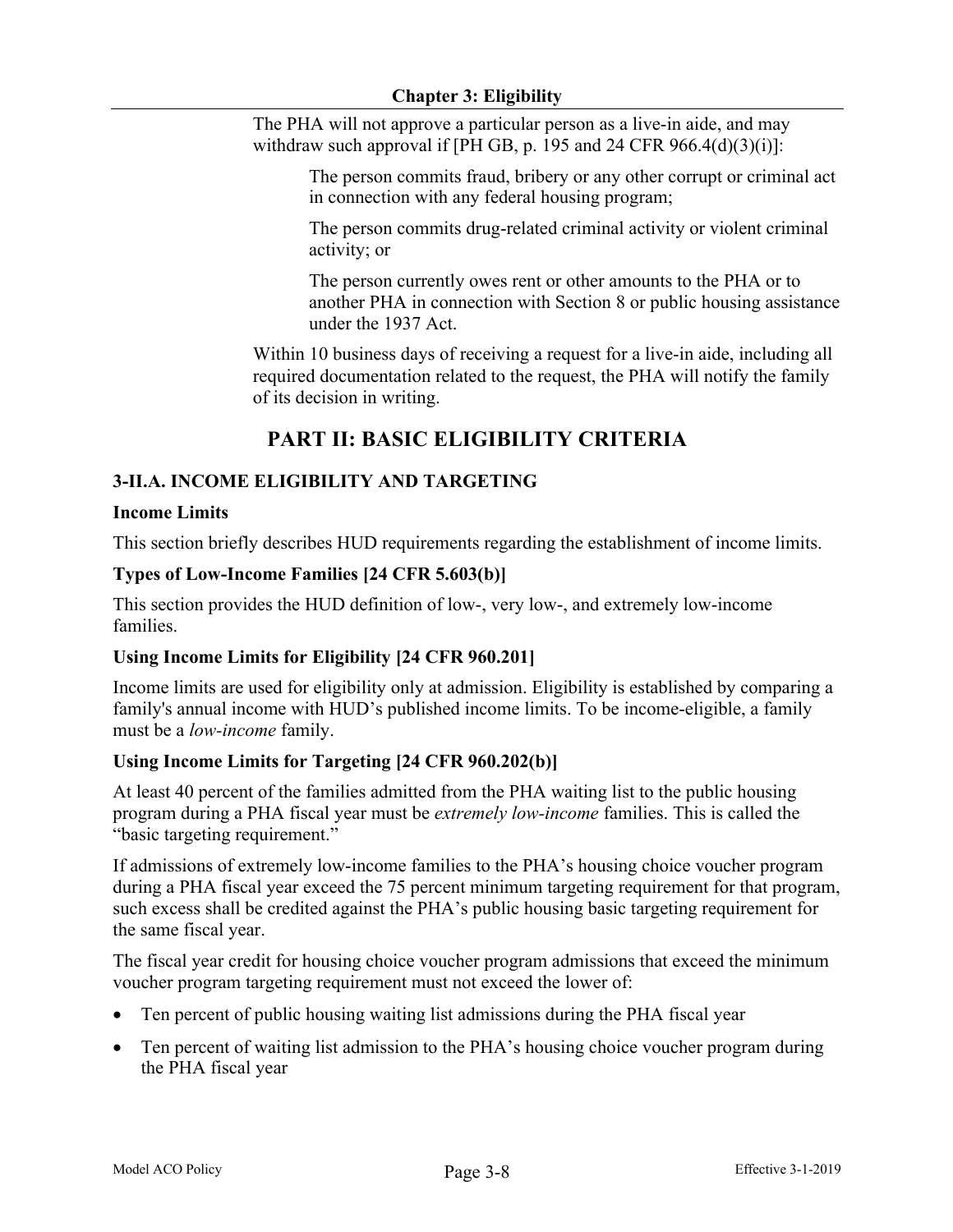• The number of qualifying low-income families who commence occupancy during the fiscal year of public housing units located in census tracts with a poverty rate of 30 percent or more. For this purpose, qualifying low-income family means a low-income family other than an extremely low-income family.

#### **Debts owed**

Eligibility with respect to back moneys owed to the Authority:

- 1. In the case of a family previously renting from the Authority with an outstanding balance of less than \$500 still owing, such prior indebtedness shall be tendered in full before admission.
- 2. Any tenant leaving a balance due in excess of \$500 is on record as an undesirable tenant and is subject to denial based on an evaluation of the folder.
- 3. In instances of eviction, tenant family is on record as an undesirable and is subject to denial, however, placement may be considered if more than three years has passed and applicant can demonstrate a record of responsible rental.
- 4. In instances of eviction for non-payment of rent, tenant family is on record as undesirable and is subject to denial for one year.

### **3-II.B. CITIZENSHIP OR ELIGIBLE IMMIGRATION STATUS [24 CFR 5, Subpart E]**

#### **Overview**

Housing assistance is available only to individuals who are U.S. citizens, U.S. nationals (herein referred to as citizens and nationals), or noncitizens that have eligible immigration status. At least one family member must be a citizen, national, or noncitizen with eligible immigration status in order for the family to qualify for any level of assistance.

All applicant families must be notified of the requirement to submit evidence of their citizenship status when they apply. Where feasible, and in accordance with the PHA's Limited English Proficiency Plan, the notice must be in a language that is understood by the individual if the individual is not proficient in English.

#### **Declaration [24 CFR 5.508]**

HUD requires each family member to declare whether the individual is a citizen, a national, or an eligible noncitizen, except those members who elect not to contend that they have eligible immigration status. Those who elect not to contend their status are considered to be ineligible noncitizens. For citizens, nationals and eligible noncitizens the declaration must be signed personally by the head, spouse, co-head, and any other family member 18 or older, and by a parent or guardian for minors. The family must identify in writing any family members who elect not to contend their immigration status (see Ineligible Noncitizens below). No declaration is required for live-in aides, foster children, or foster adults.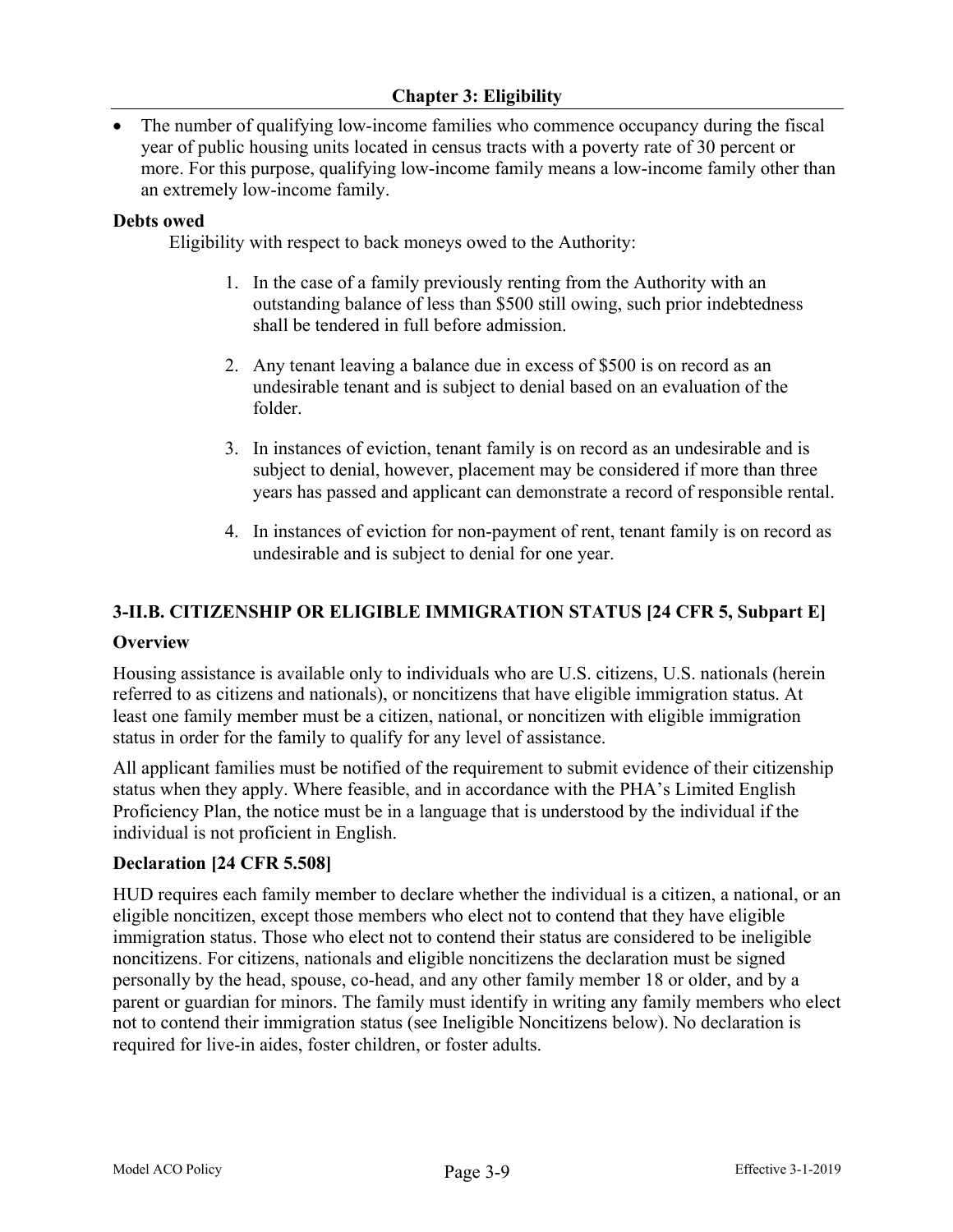# *U.S. Citizens and Nationals*

In general, citizens and nationals are required to submit only a signed declaration that claims their status. However, HUD regulations permit the PHA to request additional documentation of their status, such as a passport.

# PHA Policy

Family members who declare citizenship or national status will not be required to provide additional documentation unless the PHA receives information indicating that an individual's declaration may not be accurate.

# *Eligible Noncitizens*

In addition to providing a signed declaration, those declaring eligible noncitizen status must sign a verification consent form and cooperate with PHA efforts to verify their immigration status as described in Chapter 7. The documentation required for establishing eligible noncitizen status varies depending upon factors such as the date the person entered the U.S., the conditions under which eligible immigration status has been granted, the person's age, and the date on which the family began receiving HUD-funded assistance.

Lawful residents of the Marshall Islands, the Federated States of Micronesia, and Palau, together known as the Freely Associated States, or FAS, are eligible for housing assistance under section 141 of the Compacts of Free Association between the U.S. Government and the Governments of the FAS [Public Law 106-504].

# *Ineligible Noncitizens*

Those noncitizens who do not wish to contend their immigration status are required to have their names listed on a non-contending family members listing, signed by the head, spouse, or co-head (regardless of citizenship status), indicating their ineligible immigration status. The PHA is not required to verify a family member's ineligible status and is not required to report an individual's unlawful presence in the U.S. to the United States Citizenship and Immigration Services (USCIS).

Providing housing assistance to noncitizen students is prohibited [24 CFR 5.522]. This prohibition extends to the noncitizen spouse of a noncitizen student as well as to minor children who accompany or follow to join the noncitizen student. Such prohibition does not extend to the citizen spouse of a noncitizen student or to the children of the citizen spouse and noncitizen student. Such a family is eligible for prorated assistance as a mixed family.

# **Mixed Families**

A family is eligible for admission as long as at least one member is a citizen, national, or eligible noncitizen. Families that include eligible and ineligible individuals are considered *mixed families*. Such families will be given notice that their assistance will be prorated and that they may request a hearing if they contest this determination. See Chapter 6 for a discussion of how rents are prorated, and Chapter 14 for a discussion of grievance hearing procedures.

# **Ineligible Families [24 CFR 5.514(d), (e), and (f)]**

A PHA may elect to provide assistance to a family before the verification of the eligibility of the individual or one family member. Otherwise, no individual or family may be assisted prior to the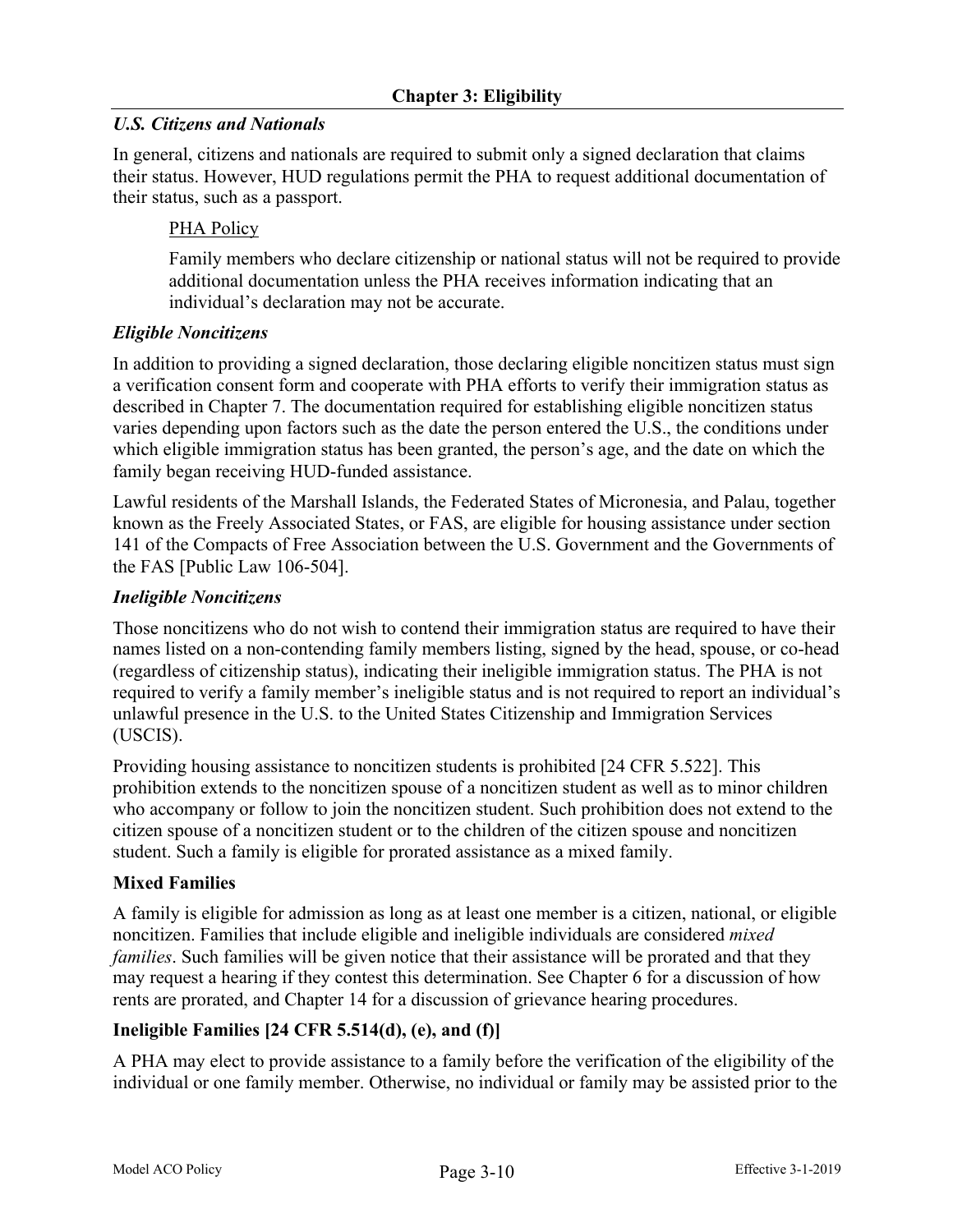affirmative establishment by the PHA that the individual or at least one family member is eligible.

> The PHA will not provide assistance to a family before the verification of at least one family member as a citizen, national, or eligible noncitizen.

> When a PHA determines that an applicant family does not include any citizens, nationals, or eligible noncitizens, following the verification process, the family will be sent a written notice within 10 business days of the determination.

The notice will explain the reasons for the denial of assistance and will advise the family of its right to request an appeal to the United States Citizenship and Immigration Services (USCIS), or to request an grievance hearing with the PHA. The grievance hearing with the PHA may be requested in lieu of the USCIS appeal, or at the conclusion of the USCIS appeal process. The notice must also inform the applicant family that assistance may not be delayed until the conclusion of the USCIS appeal process, but that it may be delayed pending the completion of the grievance hearing process.

Grievance hearing procedures are contained in Chapter 14.

# **Time Frame for Determination of Citizenship Status [24 CFR 5.508(g)]**

The PHA will verify the status of applicants at the time other eligibility factors are determined.

# **3-II.C. SOCIAL SECURITY NUMBERS [24 CFR 5.216 and 5.218, Notice PIH 2012-10]**

The applicant and all members of the applicant's household must disclose the complete and accurate social security number (SSN) assigned to each household member, and the documentation necessary to verify each SSN. A detailed discussion of acceptable documentation is provided in Chapter 7.

*Note:* These requirements do not apply to noncitizens who do not contend eligible immigration status.

In addition, each participant who has not previously disclosed an SSN has previously disclosed an SSN that HUD or the SSA determined was invalid, or has been issued a new SSN must submit their complete and accurate SSN and the documentation required to verify the SSN at the time of the next interim or annual reexamination or recertification. Participants age 62 or older as of January 31, 2010, whose determination of eligibility was begun before January 31, 2010, are exempt from this requirement and remain exempt even if they move to a new assisted unit.

The PHA must deny assistance to an applicant family if they do not meet the SSN disclosure and documentation requirements contained in 24 CFR 5.216.

# **3-II.D. FAMILY CONSENT TO RELEASE OF INFORMATION [24 CFR 5.230]**

HUD requires each adult family member, and the head of household, spouse, or co-head, regardless of age, to sign form HUD-9886, Authorization for the Release of Information Privacy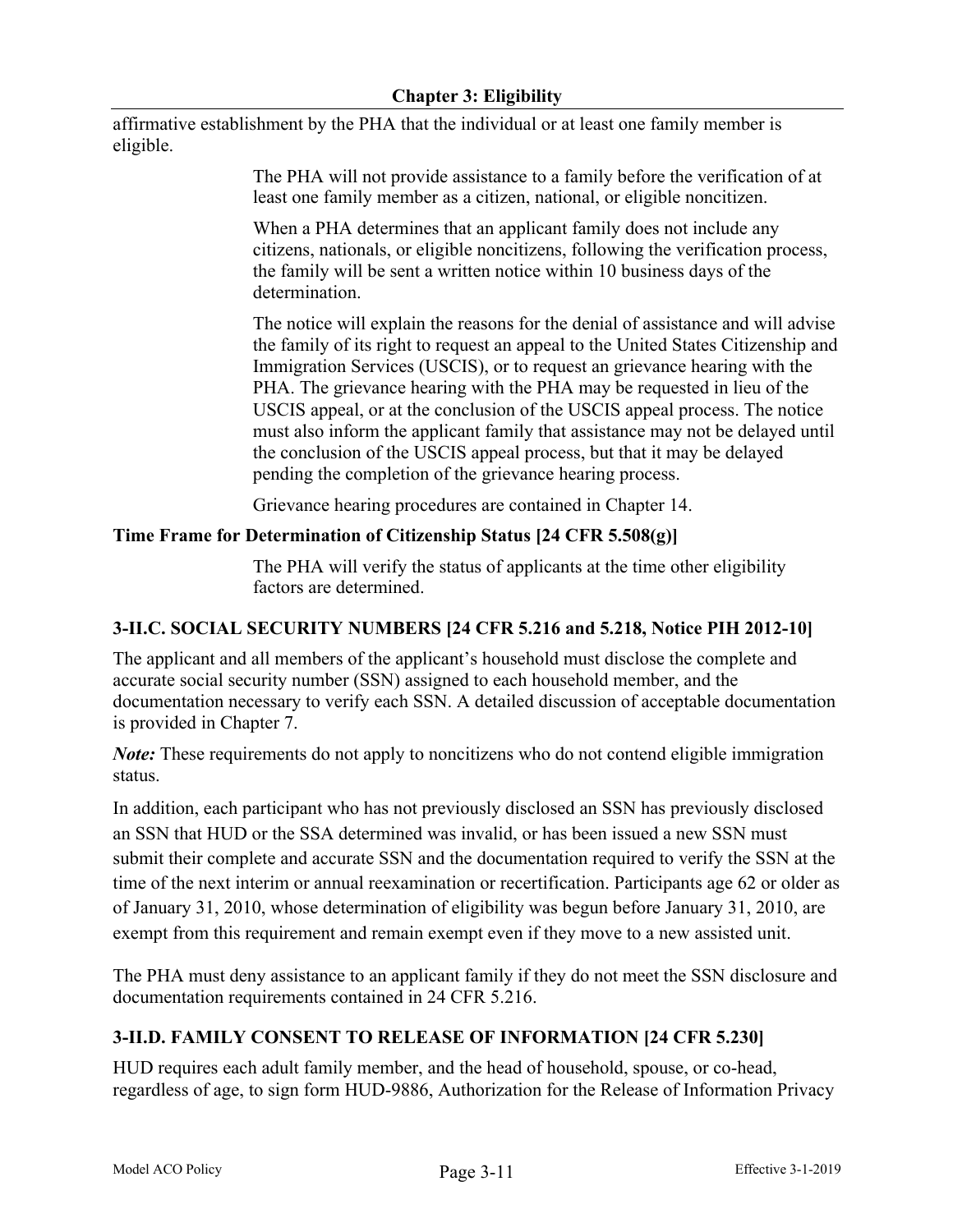Act Notice, and other consent forms as needed to collect information relevant to the family's eligibility and level of assistance. Chapter 7 provides detailed information concerning the consent forms and verification requirements.

The PHA must deny admission to the program if any member of the applicant family fails to sign and submit consent forms which allow the PHA to obtain information that the PHA has determined is necessary in administration of the public housing program [24 CFR 960.259(a) and (b)].

# **PART III: DENIAL OF ADMISSION**

# **3-III.A. OVERVIEW**

A family that does not meet the eligibility criteria discussed in Parts I and II must be denied admission.

In addition, HUD requires or permits the PHA to deny admission based on certain types of current or past behaviors of family members as discussed in this part. The PHA's authority in this area is limited by the Violence against Women Act of 2013 (VAWA), which expressly prohibits the denial of admission to an otherwise qualified applicant on the basis that the applicant is or has been the victim of domestic violence, dating violence, sexual assault, or stalking [24 CFR 5.2005(b)].

This part covers the following topics:

- Required denial of admission
- Other permitted reasons for denial of admission
- Screening
- Criteria for deciding to deny admission
- Prohibition against denial of admission to victims of domestic violence, dating violence, sexual assault, or stalking
- Notice of eligibility or denial

# **3-III.B. REQUIRED DENIAL OF ADMISSION [24 CFR 960.204]**

PHAs are required to establish standards that prohibit admission of an applicant to the public housing program if they have engaged in certain criminal activity or if the PHA has reasonable cause to believe that a household member's current use or pattern of use of illegal drugs, or current abuse or pattern of abuse of alcohol may threaten the health, safety, or right to peaceful enjoyment of the premises by other residents.

> The PHA will admit an otherwise-eligible family who was evicted from federally-assisted housing within the past 3 years for drug-related criminal activity, if the PHA is able to verify that the household member who engaged in the criminal activity has completed a supervised drug rehabilitation program approved by the PHA, or the person who committed the crime, is no longer living in the household.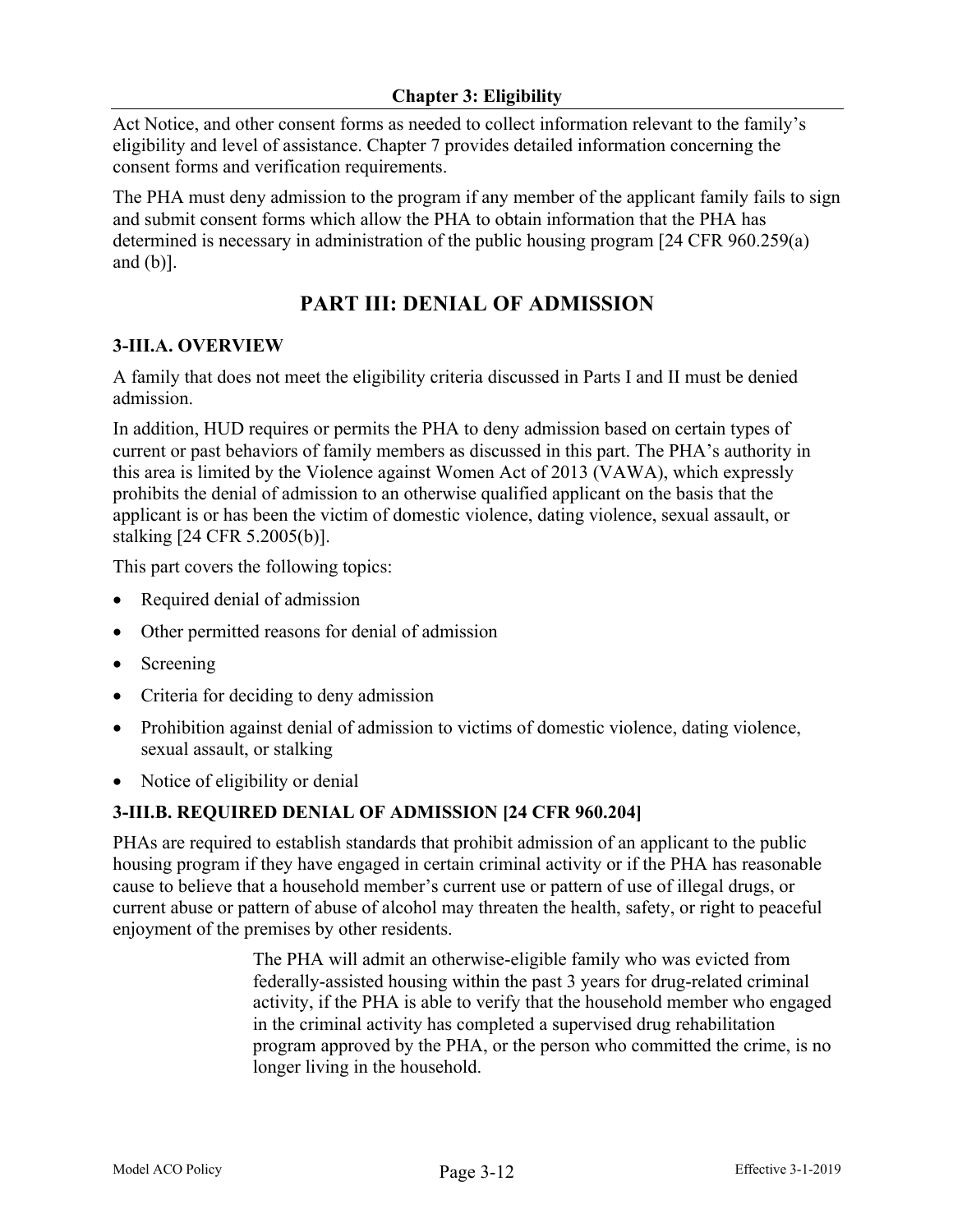*Currently engag*e*d in* is defined as any use of illegal drugs during the previous six months, unless the applicant is currently enrolled in and fully compliant with treatment.

In determining reasonable cause, the PHA will consider all credible evidence, including but not limited to, any record of convictions, arrests, or evictions of household members related to the use of illegal drugs or the abuse of alcohol. A conviction will be given more weight than an arrest. The PHA will also consider evidence from treatment providers or community-based organizations providing services to household members.

If any household member has ever been convicted of drug-related criminal activity for the production or manufacture of methamphetamine in any location, not just federally assisted housing, the family will be denied admission.

If any household member is currently registered as a sex offender under a State registration requirement, the family will be denied admission.

# **3-III.C. OTHER PERMITTED REASONS FOR DENIAL OF ADMISSION**

HUD permits, but does not require the PHA to deny admission for the reasons discussed in this section. Whenever HUD gives the PHA discretion about denying admission, the PHA will take into consideration the factors discussed in Sections 3-III.E and 3-III.F.

# **Criminal Activity [24 CFR 960.203(c)]**

The PHA is responsible for screening family behavior and suitability for tenancy. In doing so, the PHA may consider an applicant's history of criminal activity involving crimes of physical violence to persons or property and other criminal acts which would adversely affect the health, safety, or welfare of other tenants.

> If any household member is currently engaged in, or has engaged in any of the following criminal activities, within the past five years, the family will be denied admission.

*Drug-related criminal activity*, defined by HUD as the illegal manufacture, sale, distribution, or use of a drug, or the possession of a drug with intent to manufacture, sell, distribute or use the drug [24 CFR 5.100].

*Violent criminal activity*, defined by HUD as any criminal activity that has as one of its elements the use, attempted use, or threatened use of physical force substantial enough to cause, or be reasonably likely to cause, serious bodily injury or property damage [24 CFR 5.100].

Criminal activity that may threaten the health, safety, or welfare of other tenants [24 CFR 960.203(c)(3)].

Criminal activity that may threaten the health or safety of PHA staff, contractors, subcontractors, or agents.

Criminal sexual conduct, including but not limited to sexual assault, incest, open and gross lewdness, or child abuse.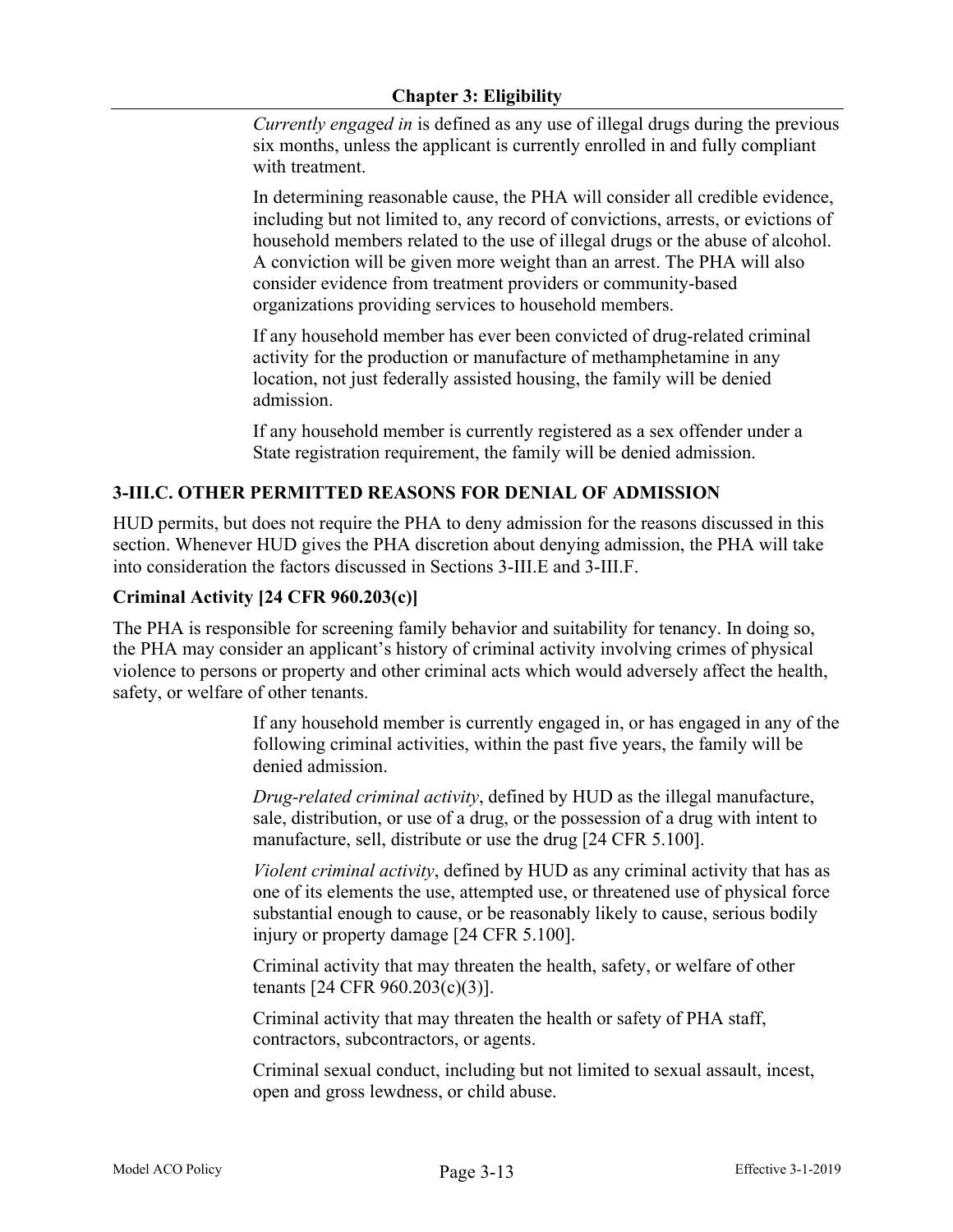### **Chapter 3: Eligibility**

Evidence of such criminal activity includes, but is not limited to any record of convictions, arrests, or evictions for suspected drug-related or violent criminal activity of household members within the past 5 years. A conviction for such activity will be given more weight than an arrest or an eviction.

In making its decision to deny assistance, the PHA will consider the factors discussed in Sections 3-III.E and 3-III.F. Upon consideration of such factors, the PHA may, on a case-by-case basis, decide not to deny assistance.

#### **Previous Behavior [960.203(c) and (d) and PH Occ GB, p. 48]**

HUD authorizes the PHA to deny admission based on relevant information pertaining to the family's previous behavior and suitability for tenancy.

> The PHA will deny admission to an applicant family if the PHA determines that the family:

Has a pattern of unsuitable past performance in meeting financial obligations, including rent within the past five years

Has a pattern of disturbance of neighbors, destruction of property, or living or housekeeping habits at prior residences within the past five years which may adversely affect the health, safety, or welfare of other tenants

Has a pattern of eviction from housing or termination from residential programs within the past five years (considering relevant circumstances)

Owes rent or other amounts to this or any other PHA or owner in connection with any assisted housing program

Misrepresented or does not provide complete information related to eligibility, including income, award of preferences for admission, expenses, family composition or rent

Has committed fraud, bribery, or any other corrupt or criminal act in connection with any federal housing program

Has engaged in or threatened violent or abusive behavior toward PHA personnel

> *Abusive or violent behavior towards PHA personnel* includes verbal as well as physical abuse or violence. Use of racial epithets, or other language, written or oral, that is customarily used to intimidate may be considered abusive or violent behavior.

*Threatening* refers to oral or written threats or physical gestures that communicate intent to abuse or commit violence.

In making its decision to deny admission, the PHA will consider the factors discussed in Sections 3-III.E and 3-III.F. Upon consideration of such factors, the PHA may, on a case-by-case basis, decide not to deny admission.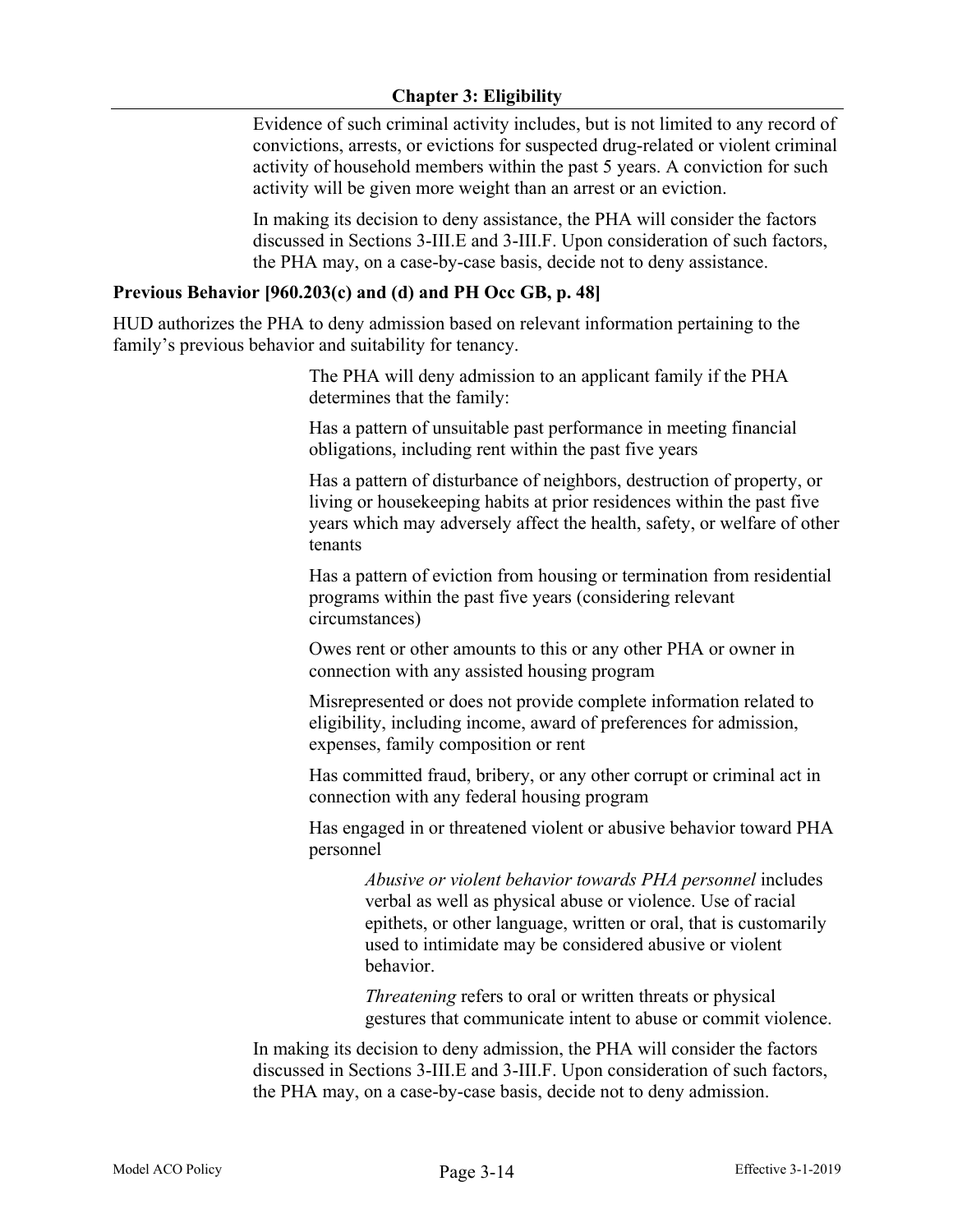The PHA will consider the existence of mitigating factors, such as loss of employment or other financial difficulties, before denying admission to an applicant based on the failure to meet prior financial obligations.

### **3-III.D. SCREENING**

### **Screening for Eligibility**

PHAs are authorized to obtain criminal conviction records from law enforcement agencies to screen applicants for admission to the public housing program. This authority assists the PHA in complying with HUD requirements and PHA policies to deny assistance to applicants who are engaging in or have engaged in certain criminal activities. In order to obtain access to the records the PHA must require every applicant family to submit a consent form signed by each adult household member [24 CFR 5.903].

The PHA may not pass along to the applicant the costs of a criminal records check [24 CFR 960.204(d)].

> The PHA will perform criminal background checks through local law enforcement for all adult household members.

If the results of the criminal background check indicate there may have been past criminal activity, but the results are inconclusive, the PHA will request a fingerprint card and will request information from the National Crime Information Center (NCIC).

The PHA will use the National Sex Offender database to screen applicants for admission.

#### *Obtaining Information from Drug Treatment Facilities [24 CFR 960.205]*

HUD authorizes PHAs to request and obtain information from drug abuse treatment facilities concerning applicants. Specifically, the PHA may require each applicant to submit for all household members who are at least 18 years of age, and for each family head, spouse, or cohead regardless of age, one or more consent forms that requests any drug abuse treatment facility to inform the PHA only whether the drug abuse treatment facility has reasonable cause to believe that the household member is currently engaging in illegal drug use.

> The PHA will request, before any family is admitted, information from drug abuse treatment facilities to determine whether any applicant's head and spouse regardless of age and all other household members who are at least 18 years of age, are currently engaging in illegal drug activity.

Such requests will require the head, spouse (regardless of age) and all other household members who are at least 18 years of age to sign one or more consent forms that request any drug abuse treatment facility to inform the PHA of such information.

#### **Screening for Suitability as a Tenant**

The PHA is responsible for the screening and selection of families to occupy public housing units.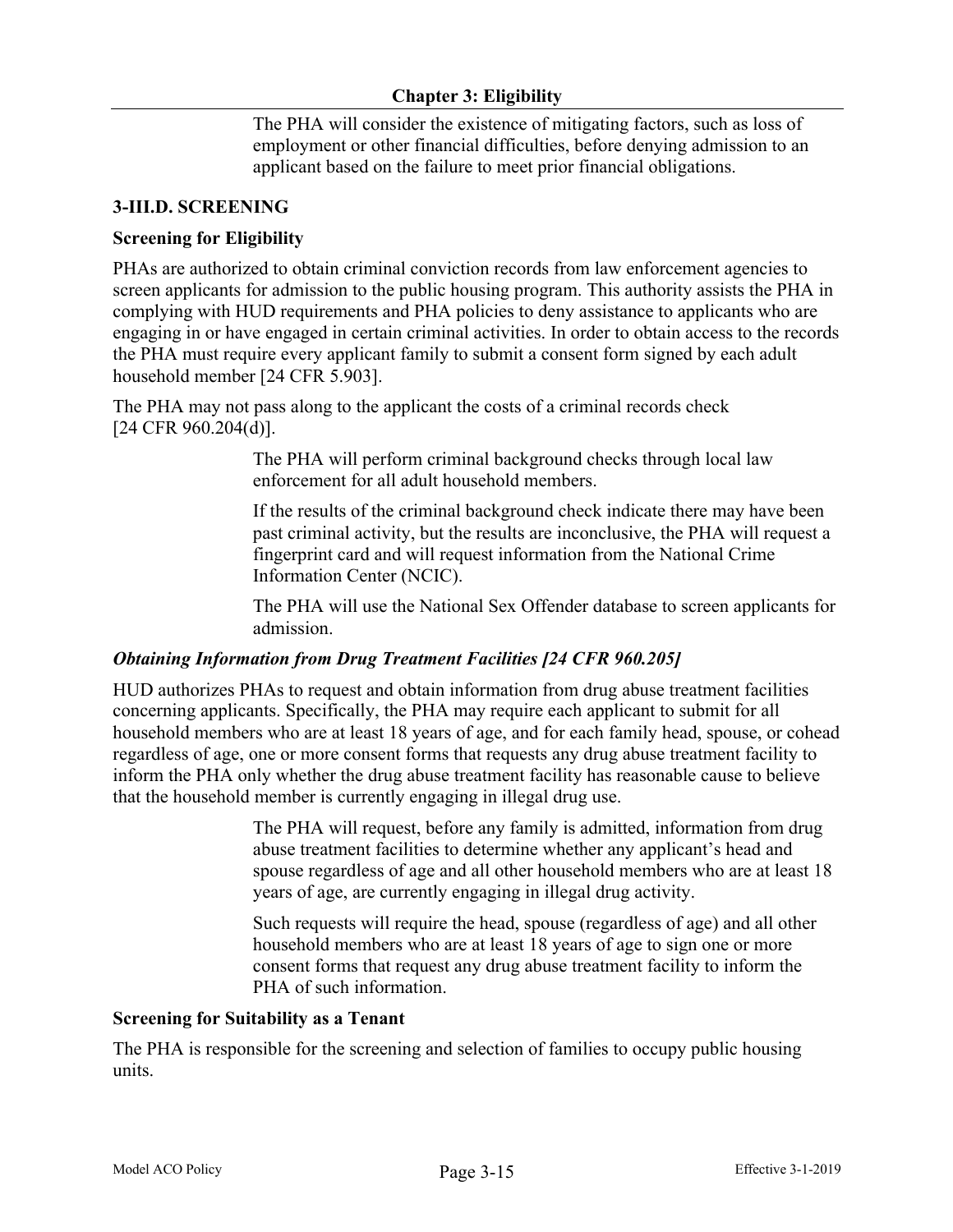The PHA will consider the family's history with respect to the following factors:

Payment of rent and utilities

Caring for a unit and premises

Respecting the rights of other residents to the peaceful enjoyment of their housing

Criminal activity that is a threat to the health, safety, or property of others

Behavior of all household members as related to the grounds for denial as detailed in Sections 3-III. B and C

Compliance with any other essential conditions of tenancy

#### **Resources Used to Check Applicant Suitability**

PHAs have a variety of resources available to them for determination of the suitability of applicants.

> PHA and landlord references for the past five years, gathering information about past performance meeting rental obligations such as rent payment record, late payment record, whether the PHA/landlord ever began or completed lease termination for non-payment, and whether utilities were ever disconnected in the unit. PHAs and landlords will be asked if they would rent to the applicant family again.

> If an applicant has no rental payment history the PHA will check court records of eviction actions and other financial judgments, and credit reports. A lack of credit history will not disqualify someone from becoming a public housing resident, but a poor credit rating may.

> Applicants with no rental payment history will also be asked to provide the PHA with personal references. The references will be requested to complete a verification of the applicant's ability to pay rent if no other documentation of ability to meet financial obligations is available. The applicant will also be required to complete a checklist documenting their ability to meet financial obligations.

> If previous landlords or the utility company do not respond to requests from the PHA, the applicant may provide other documentation that demonstrates their ability to meet financial obligations (e.g. rent receipts, cancelled checks, etc.)

*Disturbances of Neighbors, Destruction of Property or Living or Housekeeping Habits at Prior Residences that May Adversely Affect Health, Safety, or Welfare of Other Tenants, or Cause Damage to the Unit or the Development*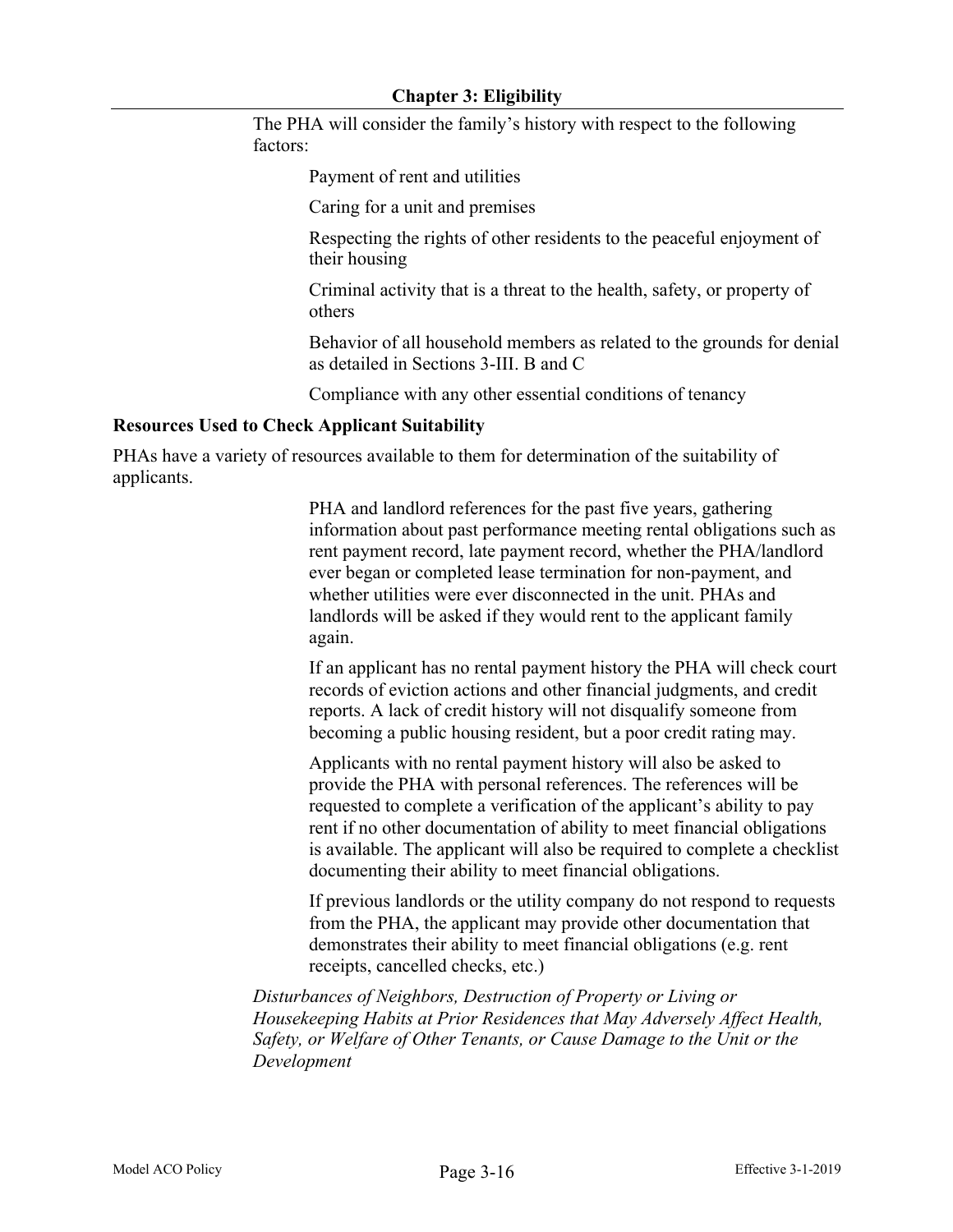### **Chapter 3: Eligibility**

PHA and landlord references for the past five years, gathering information on whether the applicant kept a unit clean, safe and sanitary; whether they violated health or safety codes; whether any damage was done by the applicant to a current or previous unit or the development, and, if so, how much the repair of the damage cost; whether the applicant's housekeeping caused insect or rodent infestation; and whether the neighbors complained about the applicant or whether the police were ever called because of disturbances.

Police and court records within the past five years will be used to check for any evidence of disturbance of neighbors or destruction of property that might have resulted in arrest or conviction.

A personal reference will be requested to complete a verification of the applicant's ability to care for the unit and avoid disturbing neighbors if no other documentation is available. In these cases, the applicant will also be required to complete a checklist documenting their ability to care for the unit and to avoid disturbing neighbors.

# **3-III.E. CRITERIA FOR DECIDING TO DENY ADMISSION**

### **Evidence**

The PHA will use the preponderance of the evidence as the standard for making all admission decisions.

*Preponderance of the evidence* is defined as evidence which is of greater weight or more convincing than the evidence which is offered in opposition to it; that is, evidence which as a whole shows that the fact sought to be proved is more probable than not. Preponderance of the evidence may not be determined by the number of witnesses, but by the greater weight of all evidence.

#### **Consideration of Circumstances**

HUD authorizes the PHA to consider all relevant circumstances when deciding whether to deny admission based on a family's past history except in the situations for which denial of admission is mandated (see Section 3-III.B).

In the event the PHA receives unfavorable information with respect to an applicant, consideration must be given to the time, nature, and extent of the applicant's conduct (including the seriousness of the offense). In a manner consistent with its policies, PHAs may give consideration to factors which might indicate a reasonable probability of favorable future conduct.

The PHA will consider the following factors prior to making its decision:

The seriousness of the case, especially with respect to how it would affect other residents

The effects that denial of admission may have on other members of the family who were not involved in the action or failure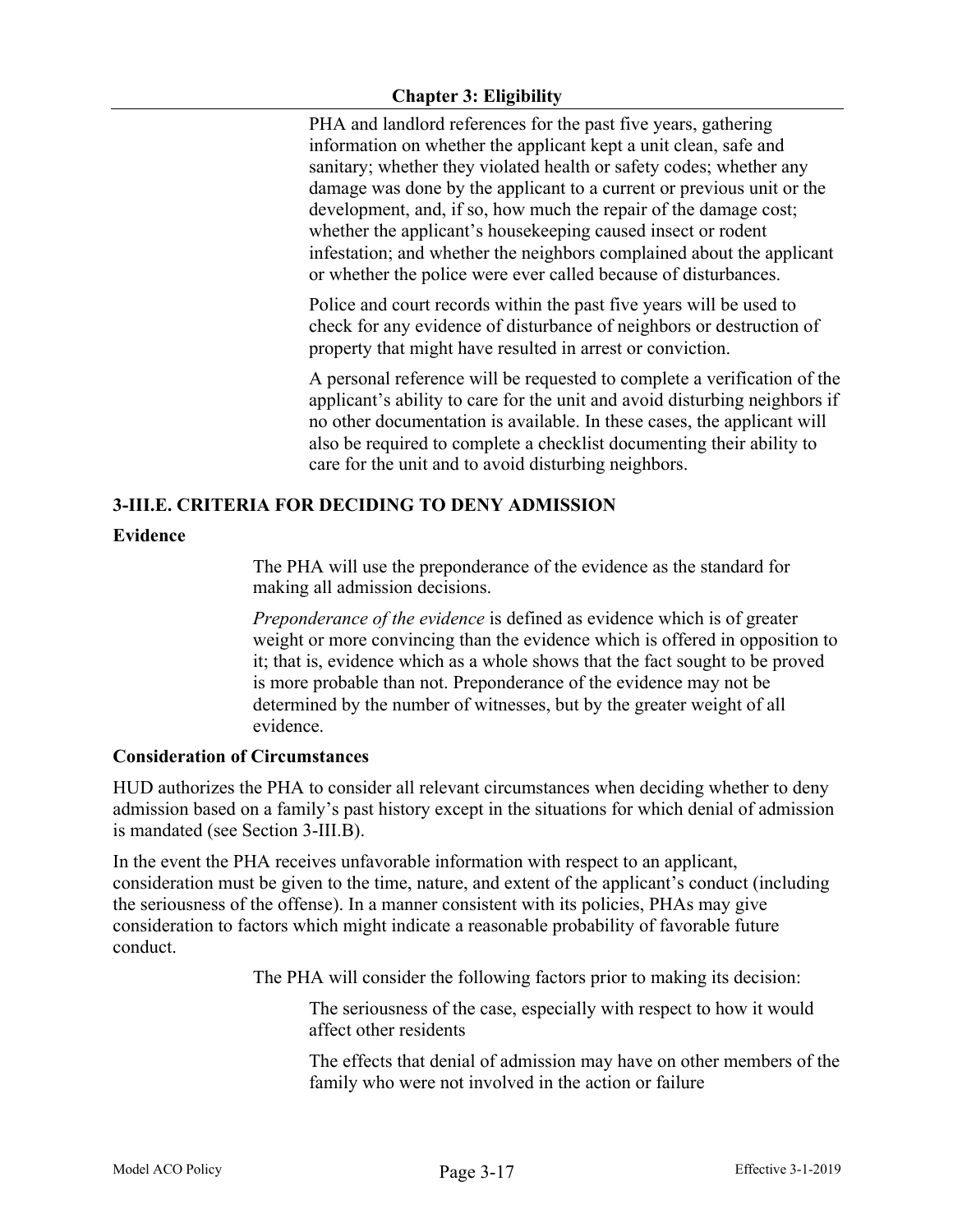### **Chapter 3: Eligibility**

The extent of participation or culpability of individual family members, including whether the culpable family member is a minor or a person with disabilities, or (as discussed further in section 3-III.F) a victim of domestic violence, dating violence, sexual assault, or stalking

The length of time since the violation occurred, the family's recent history and the likelihood of favorable conduct in the future

Evidence of the applicant family's participation in or willingness to participate in social service or other appropriate counseling service programs

In the case of drug or alcohol abuse, whether the culpable household member is participating in or has successfully completed a supervised drug or alcohol rehabilitation program or has otherwise been rehabilitated successfully

> The PHA will require the applicant to submit evidence of the household member's current participation in or successful completion of a supervised drug or alcohol rehabilitation program, or evidence of otherwise having been rehabilitated successfully.

### **Removal of a Family Member's Name from the Application**

The PHA is authorized to deny admission unless the family agrees that a family member who participated in or was culpable for an offense will not live in the unit.

> As a condition of receiving assistance, a family may agree to remove the culpable family member from the application. In such instances, the head of household must certify that the family member will not be permitted to visit or to stay as a guest in the public housing unit.

After admission to the program, the family must present evidence of the former family member's current address upon PHA request.

#### **Reasonable Accommodation**

If the family includes a person with disabilities, the PHA decision concerning denial of admission is subject to consideration of reasonable accommodation in accordance with 24 CFR Part 8.

> If the family indicates that the behavior of a family member with a disability is the reason for the proposed denial of admission, the PHA will determine whether the behavior is related to the disability. If so, the PHA will determine whether alternative measures are appropriate as a reasonable accommodation. The PHA will only consider accommodations that can reasonably be expected to address the behavior that is the basis of the proposed denial of admission. See Chapter 2 for a discussion of reasonable accommodation.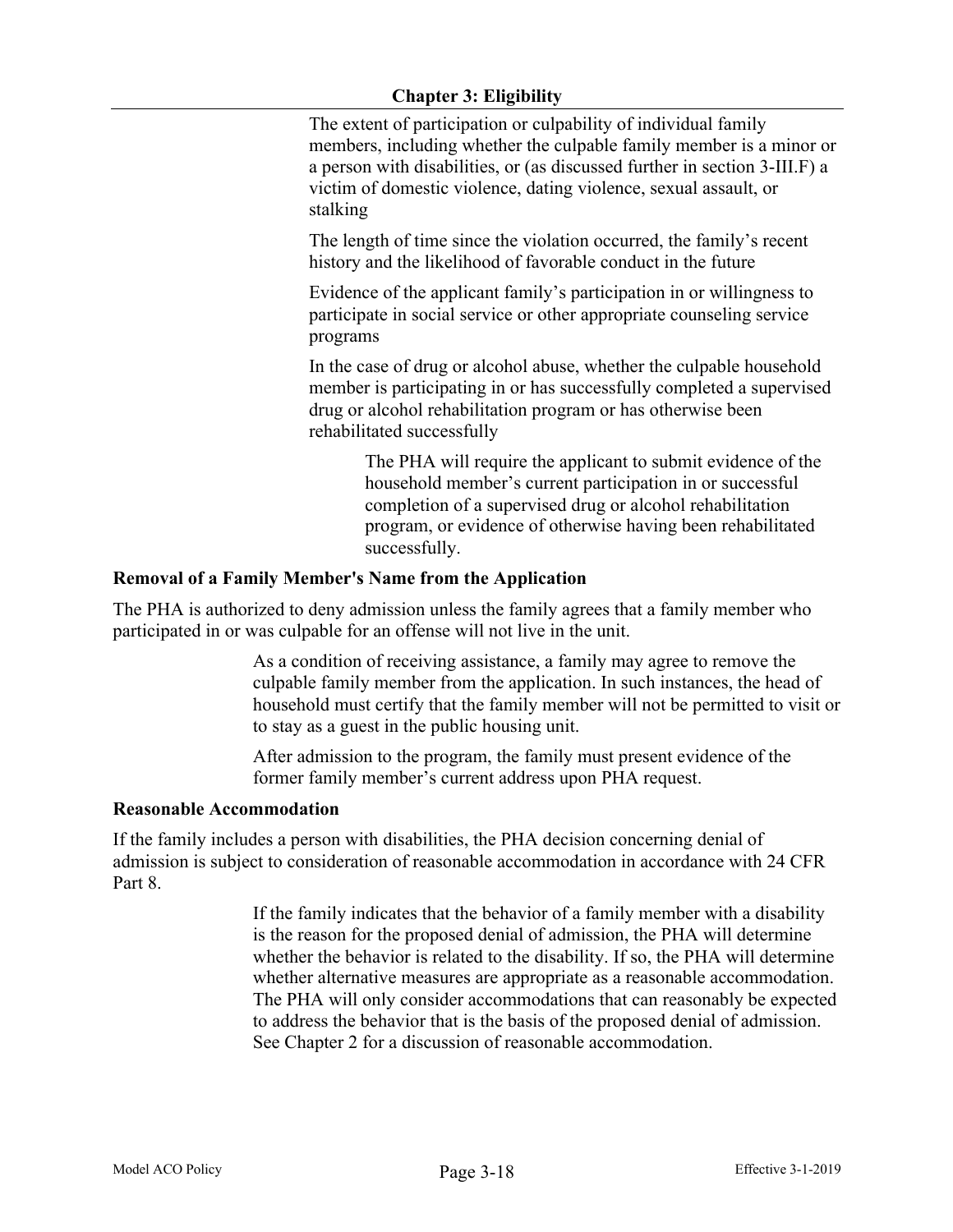# **3-III.F. PROHIBITION AGAINST DENIAL OF ASSISTANCE TO VICTIMS OF DOMESTIC VIOLENCE, DATING VIOLENCE, SEXUAL ASSAULT, OR STALKING**

The Violence against Women Act of 2013 (VAWA) prohibits the PHA from denying admission to an applicant who otherwise qualifies for the public housing program on the basis that the applicant is a victim of domestic violence, dating violence, sexual assault, or stalking [24 CFR 5.2005(b)]. This section describes how the PHA will comply with this prohibition.

### **Notification**

VAWA 2013 expanded notification requirements to include the obligation for PHAs to provide applicants who are denied assistance with a notice of rights and the form HUD-50066 at the time the applicant is denied.

> The PHA acknowledges that a victim of domestic violence, dating violence, sexual assault, or stalking may have an unfavorable history (e.g., a poor credit history, a record of previous damage to an apartment, a prior arrest record) that would warrant denial under the PHA's policies. Therefore, if the PHA makes a determination to deny admission to an applicant family, the PHA will include in its notice of denial information about the protection against denial provided by VAWA in accordance with section 16-VII.C of this ACOP as well as including a copy of the form HUD-50066. The PHA will request that an applicant wishing to claim this protection notify the PHA within 10 business days.

### **Documentation**

# *Victim Documentation [24 CFR 5.2007]*

If an applicant claims the protection against denial of admission that VAWA provides to victims of domestic violence, dating violence, sexual assault, or stalking, the PHA will request in writing that the applicant provide documentation supporting the claim in accordance with section 16-VII.D of this ACOP.

#### *Perpetrator Documentation*

If the perpetrator of the abuse is a member of the applicant family, the applicant must provide additional documentation consisting of one of the following:

> A signed statement (1) requesting that the perpetrator be removed from the application and (2) certifying that the perpetrator will not be permitted to visit or to stay as a guest in the public housing unit

Documentation that the perpetrator has successfully completed, or is successfully undergoing, rehabilitation or treatment. The documentation must be signed by an employee or agent of a domestic violence service provider or by a medical or other knowledgeable professional from whom the perpetrator has sought or is receiving assistance in addressing the abuse. The signer must attest under penalty of perjury to his or her belief that the rehabilitation was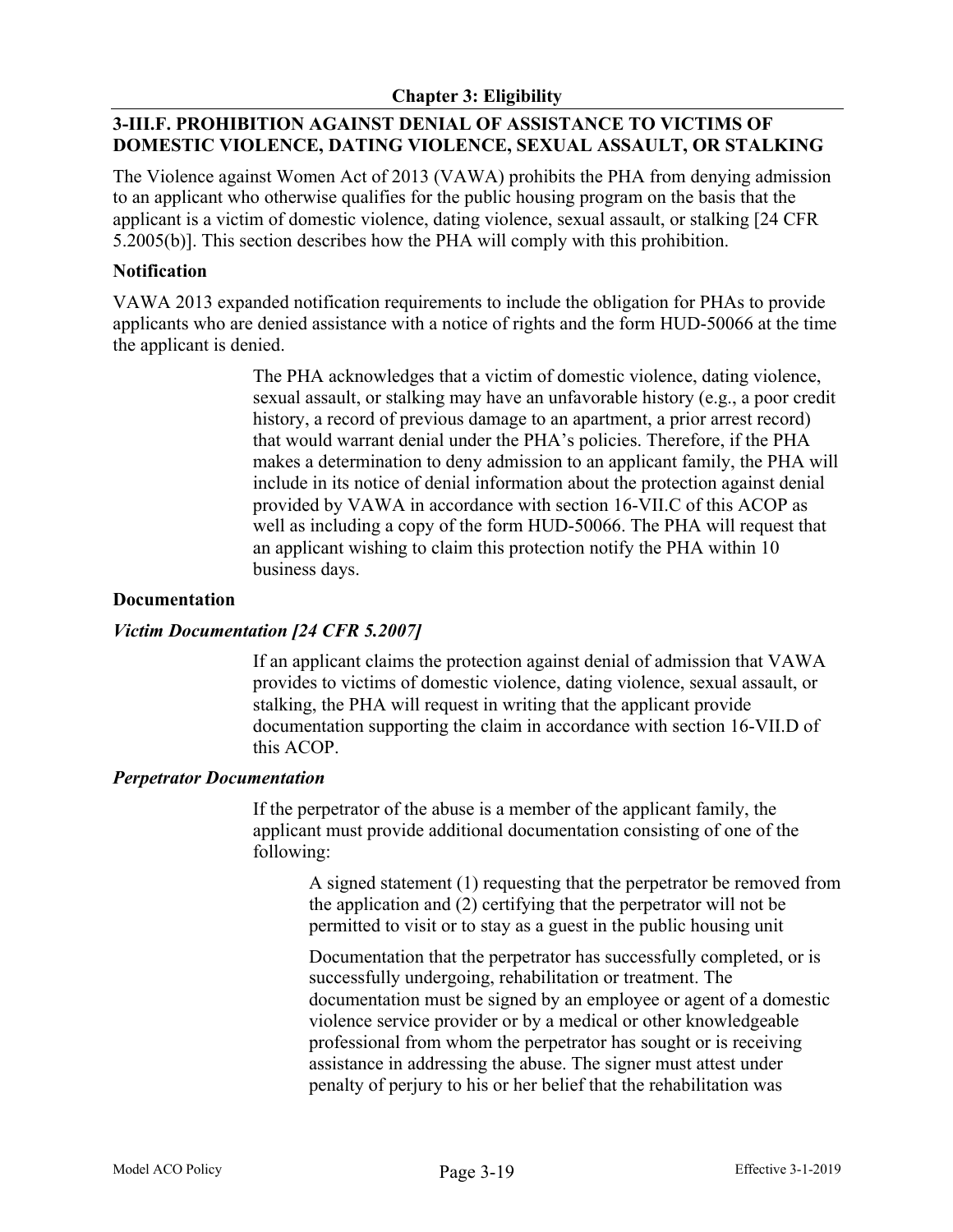successfully completed or is progressing successfully. The victim and perpetrator must also sign or attest to the documentation.

# **3-III.G. NOTICE OF ELIGIBILITY OR DENIAL**

The PHA will notify an applicant family of its final determination of eligibility in accordance with the policies in Section 4-III.E.

If a PHA uses a criminal record or sex offender registration information obtained under 24 CFR 5, Subpart J, as the basis of a denial, a copy of the record must precede the notice to deny, with an opportunity for the applicant to dispute the accuracy and relevance of the information before the PHA can move to deny the application. In addition, a copy of the record must be provided to the subject of the record  $[24 \text{ CFR } 5.903 \text{ (f) and } 5.905 \text{ (d)}]$ .

> If, based on a criminal record or sex offender registration information an applicant family appears to be ineligible, the PHA will notify the family in writing of the proposed denial and provide a copy of the record to the applicant and to the subject of the record. The family will be given 10 business days to dispute the accuracy and relevance of the information. If the family does not contact the PHA to dispute the information within that 10 day period, the PHA will proceed with issuing the notice of denial of admission. A family that does not exercise their right to dispute the accuracy of the information prior to issuance of the official denial letter will still be given the opportunity to do so as part of the informal hearing process.

# **3-III.H. SUPPORTIVE HOUSING PROGRAM ELIGIBILITY**

- 1. Assessment Designated in-take personnel from Wyandot Center will interview potential resident. Applicant's barriers to housing will be determined. A psychological, medical, vocational, life-skills, and substance abuse assessment will also be done to determine plan of action for applicant.
- 2. Eligibility
	- Applicant(s) must be qualified to live in areas of Housing Authority designated as Elderly/disabled. Applicant(s) must either be 50 years of age or older, or disabled. No person(s) under the age of 18 will be admitted.
	- The head of household must be either a citizen of the United States or an eligible non-citizen. (24 CFR Part 5, Subpart E)
	- Has an Annual Income at the time of admission that does not exceed the income limit for occupancy established by HUD.
	- In the case of a person(s) previously renting from the Authority with an outstanding balance of less than \$500 still owing, the person(s) will be allowed admission into Transitional Housing, but such prior indebtedness shall be tendered in full before full admission into the Housing Authority. Failure to do so will prohibit full admission into Housing Authority.
	- In instances of eviction, tenant is on record as an undesirable and is subject to denial; however, placement may be considered subject to review of eviction